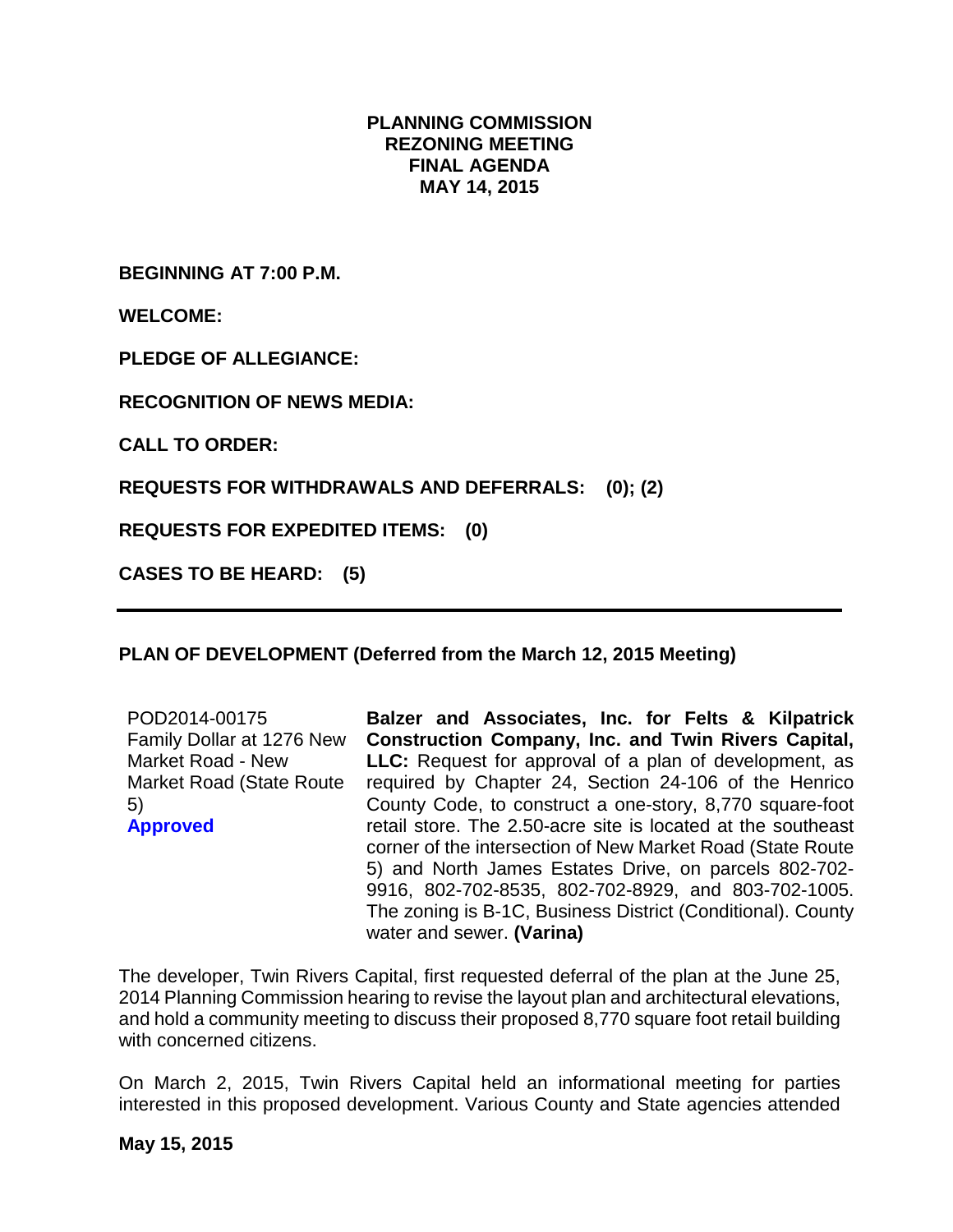the meeting to answer citizen questions and provide information on the proposed site layout, architectural design, drainage, and existing and anticipated traffic concerns. At their March 12, 2015 public hearing, this Plan of Development was deferred to the May 14, 2015 Planning Commission hearing by the Planning Commission's motion. The applicant submitted two letters in regard to the Planning Commission's action, which are included in this agenda for your reference.

The layout provides the proffered 100 foot building setback from the ultimate right-ofway of New Market Road. A 40-foot wide bermed landscape strip, to be planted to meet the requirements of a 35-foot transitional buffer, is provided between New Market Road and the parking lot. There is a 20-foot proffered buffer, required to be planted to a 25 foot transitional buffer, along North James Estates Drive. A 10-foot transitional buffer and an 8-foot tall white vinyl fence are provided along the northern property line adjacent to North James Estates subdivision. The applicant has designed the plan to retain existing mature trees adjacent to the subdivision, and supplemental planting will be added to meet the 10-foot transitional buffer requirements.

The building provided is a colonial-style building with brick as the primary building material and a shingle roof. Additional building details such as dentil moulding for the cornice detail, brick lintels above the windows, and window mullions are provided, ensuring compliance with the architectural proffers.

VDOT has reviewed the plan and approved an entrance waiver request on New Market Road based on the fact that the site is comprised of four parcels, each with their individual access rights. VDOT determined that it was better to grant one full entrance access to serve all 4 parcels. The entrance will be served by a tapered turn lane into the development. A new sidewalk is provided along the frontage of the site.

The proposed development meets all of the proffered and technical requirements. Staff recommends approval subject to the annotations on the plan, the standard conditions for developments of this type and the following additional conditions:

- 29. The right-of-way for widening of New Market Road (State Route 5) as shown on approved plans shall be dedicated to the County prior to any occupancy permits being issued. The right-of-way dedication plat and any other required information shall be submitted to the County Real Property Agent at least sixty (60) days prior to requesting occupancy permits.
- 30. The entrances and drainage facilities on New Market Road (State Route 5) shall be approved by the Virginia Department of Transportation and the County.
- 31. A notice of completion form, certifying that the requirements of the Virginia Department of Transportation entrances permit have been completed, shall be submitted to the Department of Planning prior to any occupancy permits being issued.
- 32. A concrete sidewalk meeting VDOT standards shall be provided along the east side of New Market Road (State Route 5).
- 33. Outside storage shall not be permitted.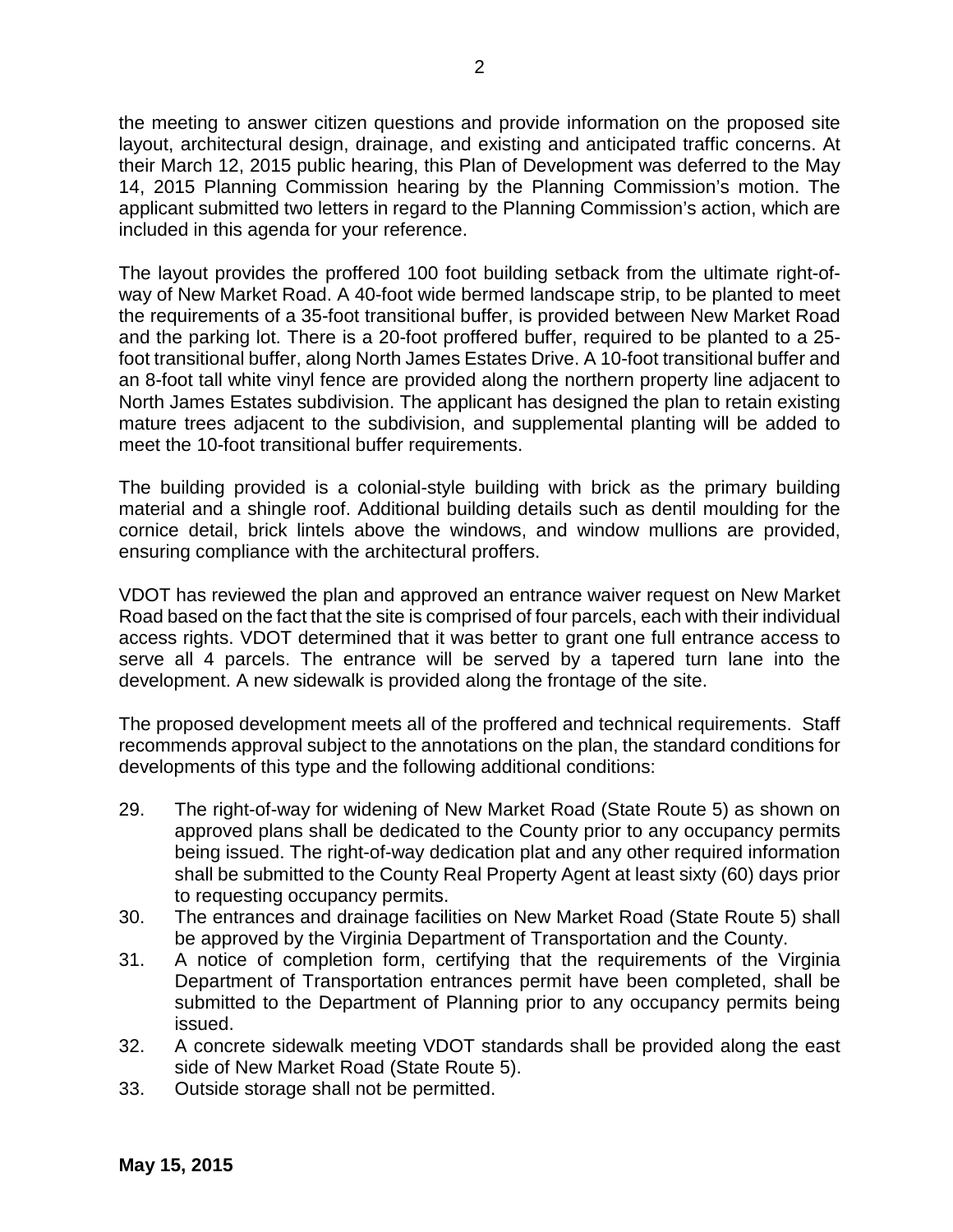- 34. The proffers approved as a part of zoning case C-22C-10 shall be incorporated in this approval.
- 35. The loading areas shall be subject to the requirements of Chapter 24, Section 24- 97(b) of the Henrico County Code.
- 36. Approval of the construction plans by the Department of Public Works does not establish the curb and gutter elevations along the Virginia Department of Transportation maintained right-of-way. The elevations will be set by the contractor and approved by the Virginia Department of Transportation.
- 37. The location of all existing and proposed utility and mechanical equipment (including HVAC units, electric meters, junctions and accessory boxes, transformers, and generators) shall be identified on the landscape plan. All building mounted equipment shall be painted to match the building, and all equipment shall be screened by such measures as determined appropriate by the Director of Planning or the Planning Commission at the time of plan approval.

# **(Staff Report by Christina Goggin) (Applicant's Representative: Christopher Shust) (Applicable Rezoning Cases and PUPS: C-22C-10)**

## **BROOKLAND:**

**REZ2015-00011 Harry Snipes:** Request to amend proffered conditions accepted with rezoning case C-14C-06 on Parcel 759-765-0133 located on the south line of Nuckols Road at its intersection with Francistown Road. The applicant proposes to amend proffers to increase the density from 36 to 37 lots, decrease the minimum interior width of garages from 24' to 21', and require 50% of all homes to have side or rear loaded garages. The existing zoning is R-3C One-Family Residence District (Conditional). The 2026 Comprehensive Plan recommends Suburban Residential 2, density should not exceed 3.4 units per acre. **Staff – Livingston Lewis Deferred to the June 11, 2015 Meeting**

**REZ2015-00012 George B. Duke for Greenwood Road, LLC:** Request to rezone from A-1 Agricultural District to R-1AC One-Family Residence District (Conditional) Parcels 768-778-6296 and 769-778-3901 containing 55.459 acres located on the west line of Greenwood Road between the south bank of the Chickahominy River and the north line of Appling Road. The applicant proposes a residential development of no more than 50 single family homes. The R-1A District allows a minimum lot area of 21,500 square feet and a gross density of 2.03 units per acre. The use will be controlled by zoning ordinance regulations and proffered conditions. The 2026 Comprehensive Plan recommends Rural Residential and Environmental Protection Area. **Staff – Ben Sehl Recommended for Approval**

**PUP2015-00005 Gloria Freye, Esq. for FM RVA LLC:** Request for a Provisional Use Permit under Sections 24-58.2(d), 24-120, and 24-122.1 of the County Code in order to allow outdoor dining for an existing restaurant (Family Meal) in Willow Lawn Shopping Center, on part of Parcel 773-736-2198, located approximately 825' south of the intersection of W. Broad Street (U.S. Route 250) and Willow Lawn Drive. The existing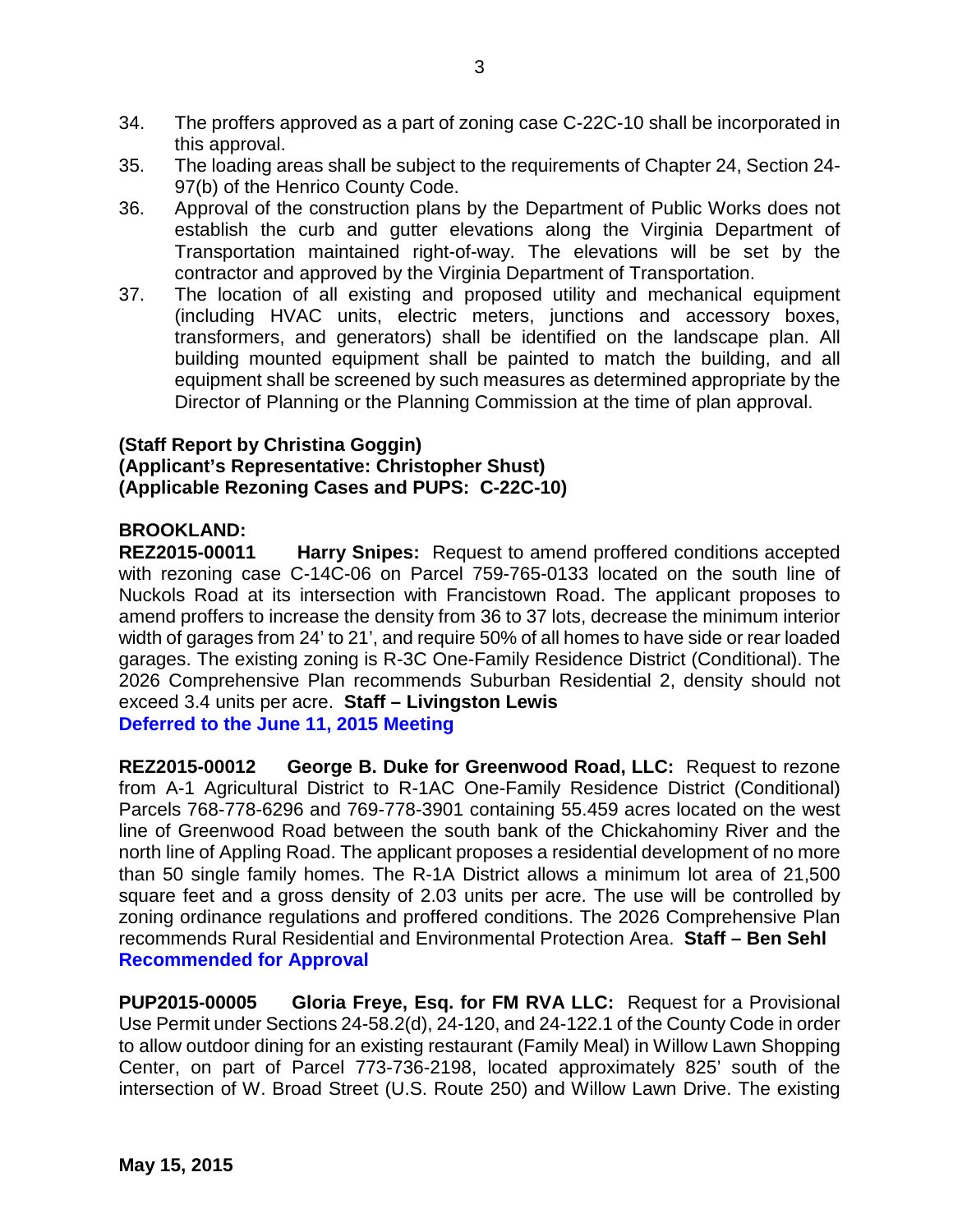zoning is B-2 Business District. The 2026 Comprehensive Plan recommends Commercial Concentration. The site is located in the Enterprise Zone. **Staff – Lisa Blankinship**

**Recommended for Approval**

#### **VARINA:**

None.

#### **FAIRFIELD:**

**REZ2015-00013 Bruce Hulcher for Oak Knoll, LLC:** Request to conditionally rezone from R-2A One-Family Residence District to R-3C One-Family Residence District (Conditional) Parcels 777-760-6526 and 777-759-6295 containing 13.126 acres located on the north line of Hungary Road at its intersection with Lydell Drive. The applicant proposes a residential development of no more than 32 single family homes. The R-3 District allows a minimum lot area of 11,000 square feet and a gross density of 3.96 units per acre. The use will be controlled by zoning ordinance regulations and proffered conditions. The 2026 Comprehensive Plan recommends Suburban Residential 2, density should not exceed 3.4 units per acre. **Staff – Rosemary Deemer Recommended for Approval**

# **THREE CHOPT:**

Bay Companies, Inc. for Eagle Construction of VA, LLC: Request to rezone from A-1 Agricultural District and R-3 One Family Residence District to R-5AC General Residence District (Conditional) Parcels 743-755-9852 and 743-755- 8828 containing 5.11 acres located on the east line of Crown Grant Road at its intersection with Cedar Hill Court. The applicant proposes 16 single family detached homes on zero lot lines. The R-5A District allows a maximum density of six (6) units per acre. The use will be controlled by zoning ordinance regulations and proffered conditions. The 2026 Comprehensive Plan recommends Suburban Residential 2, density should not exceed 3.4 units per acre. **Staff – Lisa Blankinship (Deferral Requested to the July 9, 2015 Meeting)**

**Deferred to the July 9, 2015 Meeting**

**REZ2015-00014 James W. Theobald for HHH Land, LLC:** Request to rezone from A-1 Agricultural District to R-5AC General Residence District (Conditional) and RTHC Residential Townhouse District (Conditional) part of Parcel 749-771-6494 containing 63.409 acres (44.203 acres proposed for R-5AC and 19.206 acres proposed for RTHC) located on the east line of Nuckols Road approximately 800' southeast of its intersection with Opaca Lane. The applicant proposes no more than 130 single family detached homes on zero lot lines and no more than 130 attached townhomes. The R-5A District allows a maximum density of six (6) units per acre and the RTH District allows a maximum density of nine (9) units per acre. The uses will be controlled by zoning ordinance regulations and proffered conditions. The 2026 Comprehensive Plan recommends Office and Environmental Protection Area. **Staff – Seth Humphreys (Deferral Requested to the June 11, 2015 Meeting)**

**Deferred to the June 11, 2015 Meeting**